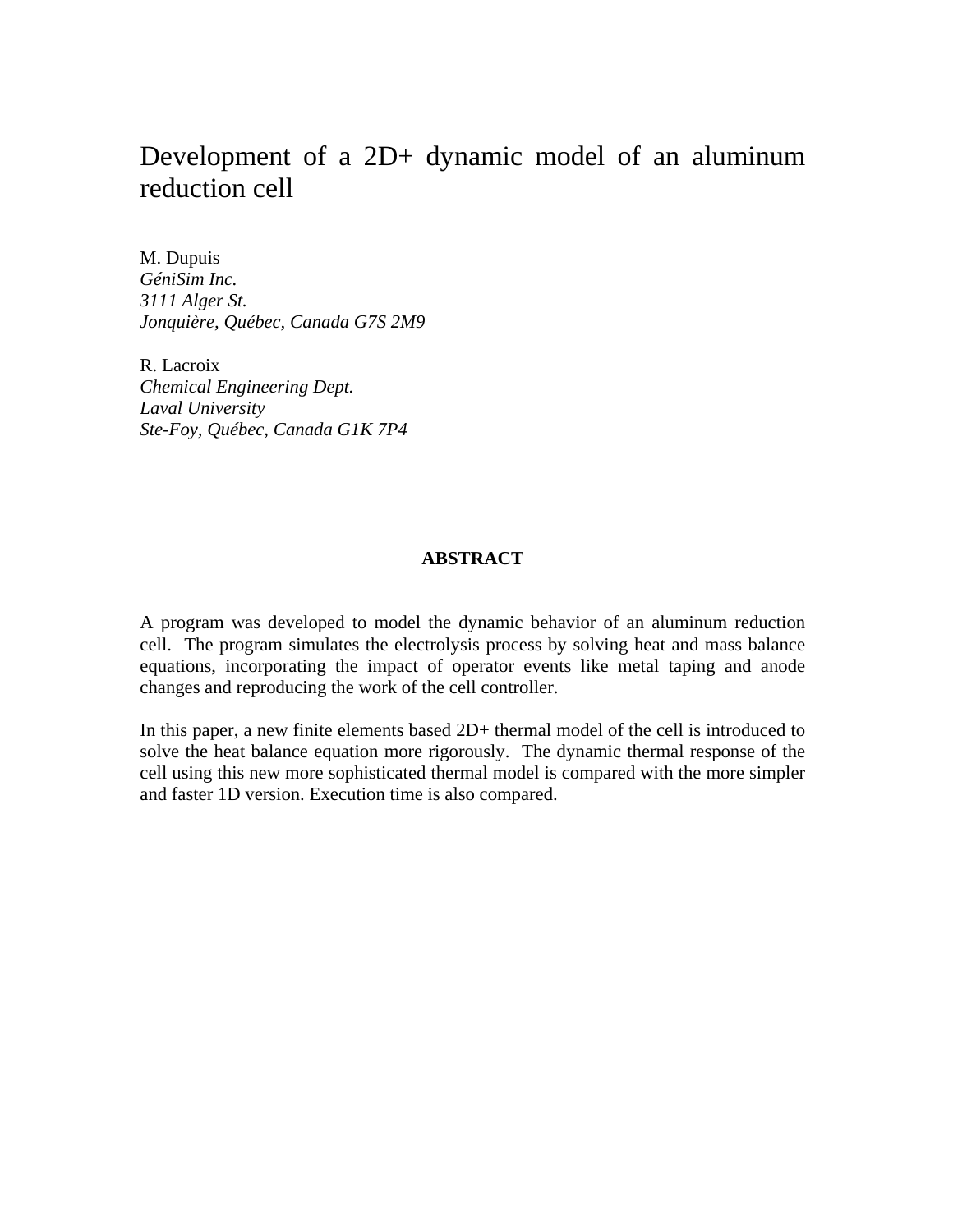## **INTRODUCTION**

The design and operation of an aluminum reduction cell is a complex task requiring a detailed understanding of the behavior of the cell. To develop a better understanding, it is useful to simulate the cell behavior by using mathematical models.

It is now common practice to develop three types of mathematical models of the cell:

- magneto-hydro-dynamic (MHD) models to address the problem of cell stability;
- mechanical models to address the problem of shell deformation;
- thermal-electric models to address the problem of cell heat balance.

Up to now, it was also common practice to develop two types of thermal-electric models:

- 2D or 3D steady state models to address the problem of cell design;
- 0D or 1D dynamic models to address the problem of cell operation.

Clearly, the complexity of the many interrelated physical and chemical phenomena involved in an aluminum reduction cell still prevents us from building a practical "multiphysics" unified model, the main practical issue being the excessive amount of computer resources required (1).

Yet, for the very reason that they are interrelated, we must remember that the current common practice is the result of a compromise between model accuracy and model manageability. As computer technology continues to evolve, we must keep in mind that the "multi-physics" unified model should be the ultimate goal (2).

The present work represents one step in that direction with the development of a thermal-electric 2D+ dynamic model of an aluminium reduction cell.

# **ANSYS® 2D+ STEADY STATE MODEL**

In a previous publication (3), the state of the art of computing the steady state energy balance of an aluminum reduction cell using ANSYS® finite element models was reviewed. Many 3D models were presented: 3D half anode, 3D cathode side slice, 3D cell side slice, 3D anode panel, 3D cathode quarter and 3D cell quarter. From the above, the 3D cell side slice model can be considered as the current "standard" model.

It has replaced "classic" 2D models (4,5) that are not able to accurately represent the impact of anode studs and cathode collector bar that are discontinuous in the third dimensions. The cost to pay to get that accuracy is the extra CPU time required to solve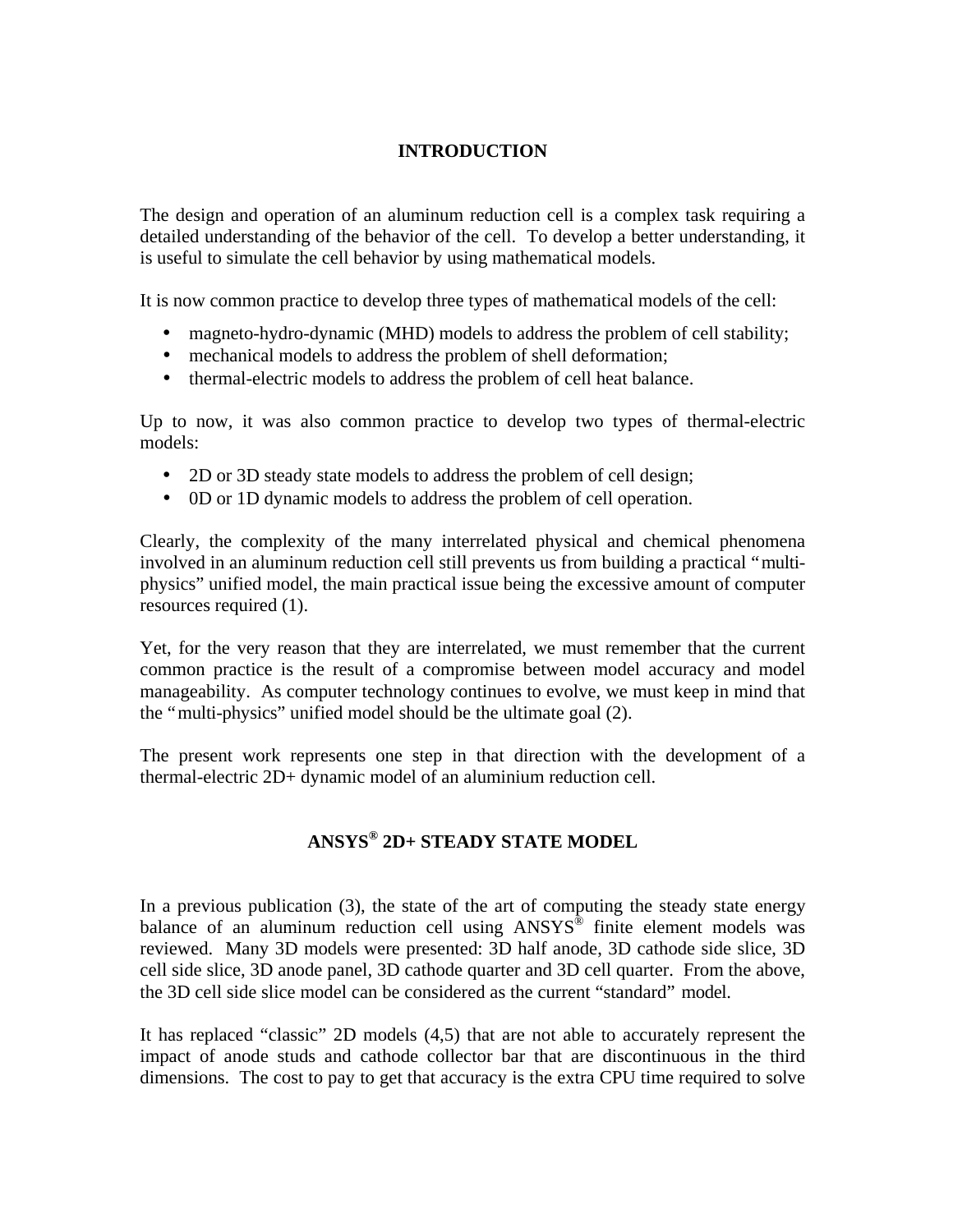a 3D cell slice model instead of a "classic" 2D model. Yet, with today computer speed, it is not a big issue anymore as the typical elapsed time to solve such a 3D model is around 30 minutes on a Pentium II 266 MHz processor.

Nevertheless, it was demonstrated (3) that an improved version of the 2D model, called the 2D+ model, could be used to produce results as accurate as the 3D model but 6 times faster. The key to the gained accuracy for the 2D+ model over the "classic" 2D model is the addition of 1D beam elements to represent the third dimension effect of anode studs and cathode collector bars over the "standard" 2D lining mesh (see figure 1).



Figure 1: Isotherms solution of a 2D+ steady state thermal-electric model

## **DYNA/MARC 1D DYNAMIC MODEL**

Having to wait 30 minutes (or even 5 minutes) to get the solution of one time step in a dynamic simulation that requires thousands of time steps is clearly not a practical option. For that reason, a much simpler 1D model representation have been developed (6). The concept of the simplified 1D thermal model is to assume that the heat produced in the liquid zone of the cell can only travel out of the cell by one of four parallel pathways described in figure 2.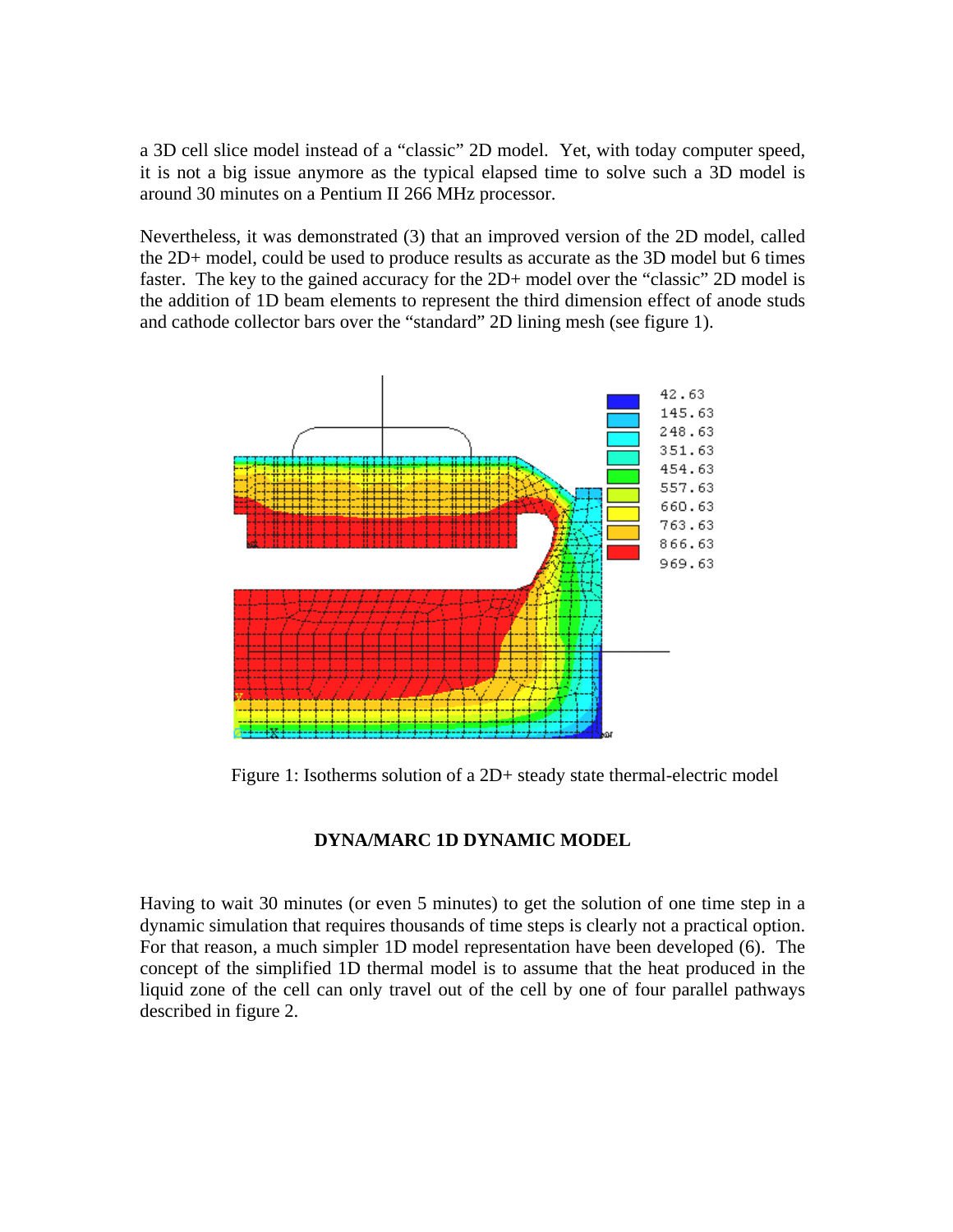

Figure 2: Schematic of the 1D thermal model concept

Following that concept, the complex heat loss dissipation through the cell lining is simplified to the following six basic equations:

$$
Q_{ANODE} = R_{ANODE} * (T_{OP} - T_{AIR})
$$
\n
$$
Q_{CATHODE} = R_{CATHODE} * (T_{OP} - T_{AIR})
$$
\n
$$
Q_{FRBATH} = h_{FRB} * A_{BATH LEDGE} * (T_{OP} - T_{MLT}) = U_{GLB} * A_{BATHLEDGE} * (T_{OP} - T_{AIR})
$$
\n
$$
Q_{FRMETALEDGE} * (T_{OP} - T_{MLT}) = U_{GLM} * A_{METALEDGE} * (T_{OP} - T_{AIR})
$$
\n
$$
U_{GLB} = \frac{1}{\left(\frac{1}{U_{FIXB}} + \frac{1}{U_{FRB}}\right)}
$$
\n
$$
U_{GLM} = \frac{1}{\left(\frac{1}{U_{FIXM}} + \frac{1}{U_{FRM}}\right)}
$$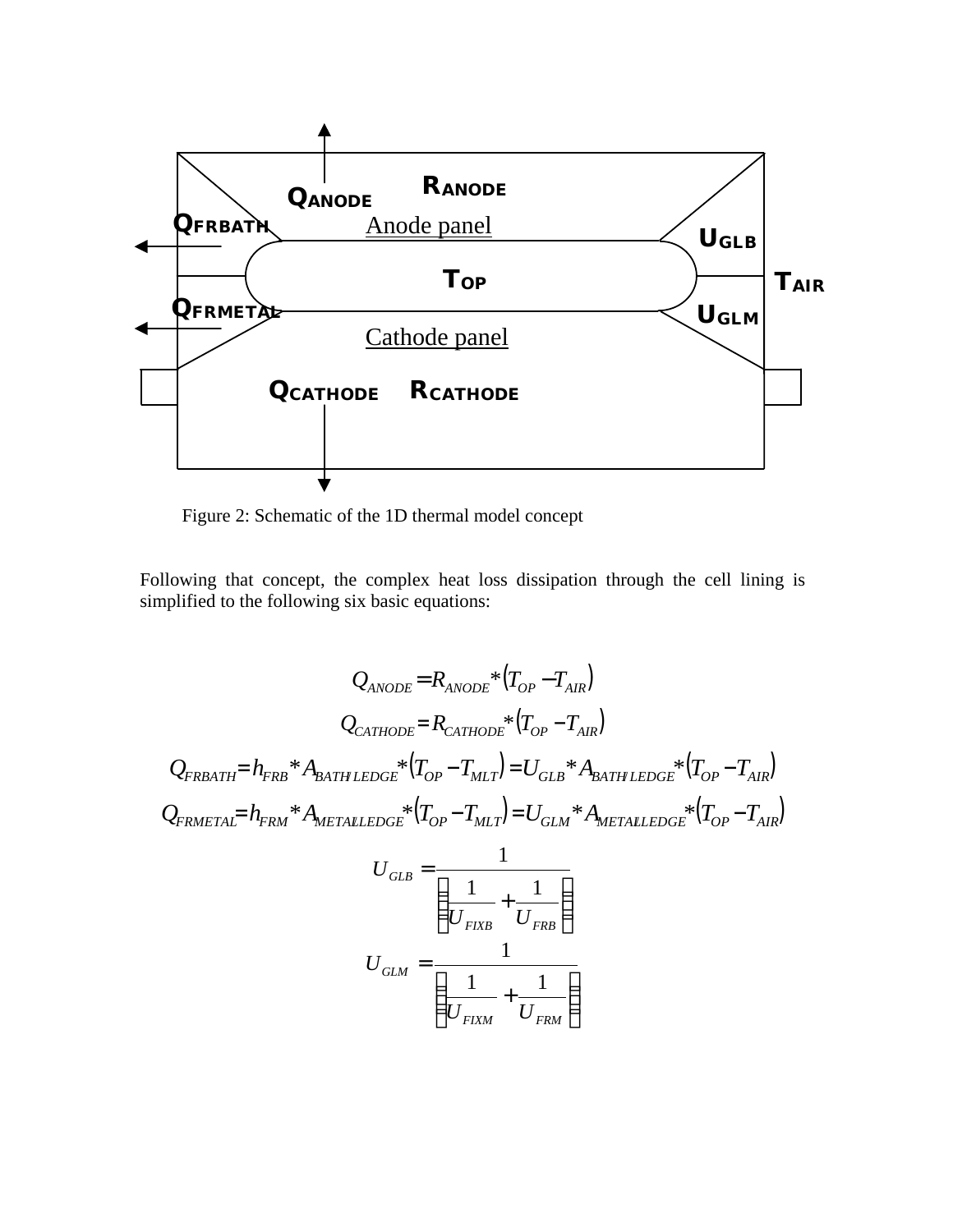That 1D thermal model has been implemented into a comprehensive dynamic cell model and the temperature evolution predictions have been successfully compared against measurement (7). Because the 1D thermal model is so simple, it takes less that one second to compute the 2160 time steps required to run 3 days of simulation using a time step size of 2 minutes (see figure 3).



Figure 3: Temperature evolution using DYNA/MARC 1D dynamic model

# **ANSYS® 2D+ DYNAMIC MODEL**

As presented in previous publications (8-9), the 1D thermal model is a very powerful tool to quickly analyze "what if" scenario and run Monte Carlo risk assessment analysis because it provides fast and fairly accurate steady state solution.

Yet, because its formulation does not account for the thermal mass latent heat effect of the cell cathode lining and anode cover, the prediction of the 1D thermal model cannot be accurate in rare occasions like long anode effects or long power loss events where this effect becomes important.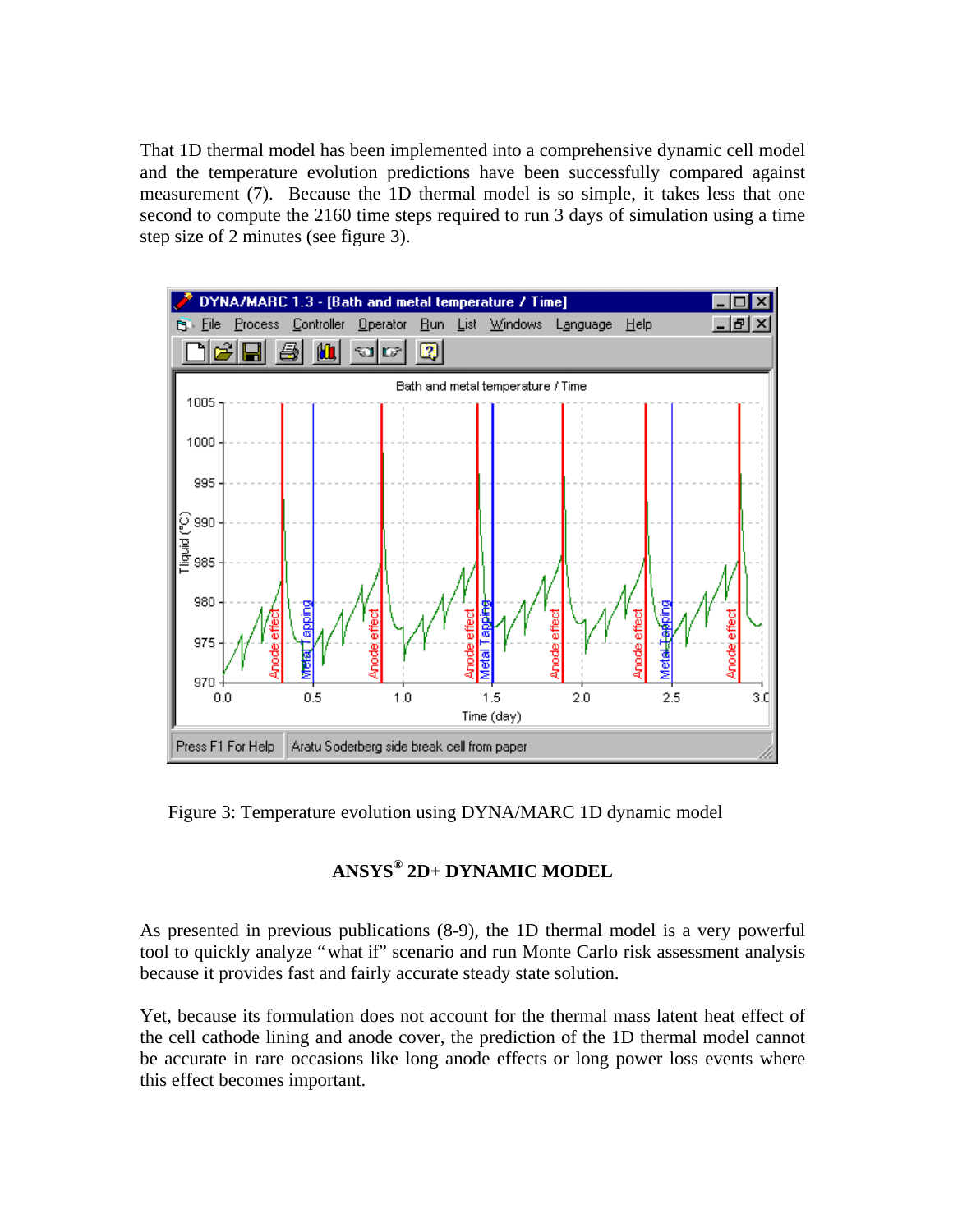In order to be able to accurately predict the thermal response of those exceptional events, an  $ANSYS^{\circledR}$  2D+ dynamic model has been developed. The model is a mix of the ANSYS® 2D+ model that is run in transient mode and an extensive APDL macro that computes the heat and mass balances of the liquid zone of the cell in a way similar to what DYNA/MARC does (10). The only difference between the DYNA/MARC model and the APDL macro of the 2D+ dynamic model is that the 1D thermal submodel in DYNA/MARC has been replaced by the  $ANSYS^{\circledast}$  2D+ thermal-electric submodel.

#### **MODELS RESULTS COMPARISON**

Two cases are presented in order to be able to compare the predicted thermal response of both dynamic models. In the first case, the usual one-hour thermal response of a standard PBF underfeeding-overfeeding cycle is presented. In the second case, the unusual one-hour thermal response of a total line power failure is presented.

#### Normal operation

Starting from the steady state solution, both simulations begin at 75% of the nominal underfeeding regime and will carry on that feeding regime until the cell resistance slope reaches 0.003 μ-ohm/min. At that time, the feeding regime is shifted to 140% of nominal overfeeding for 30 minutes. No other events are affecting the operation of the cell in those simulations. In both cases, the time step size was set to 2 minutes.



Figure 4: Temperature evolution using DYNA/MARC 1D dynamic model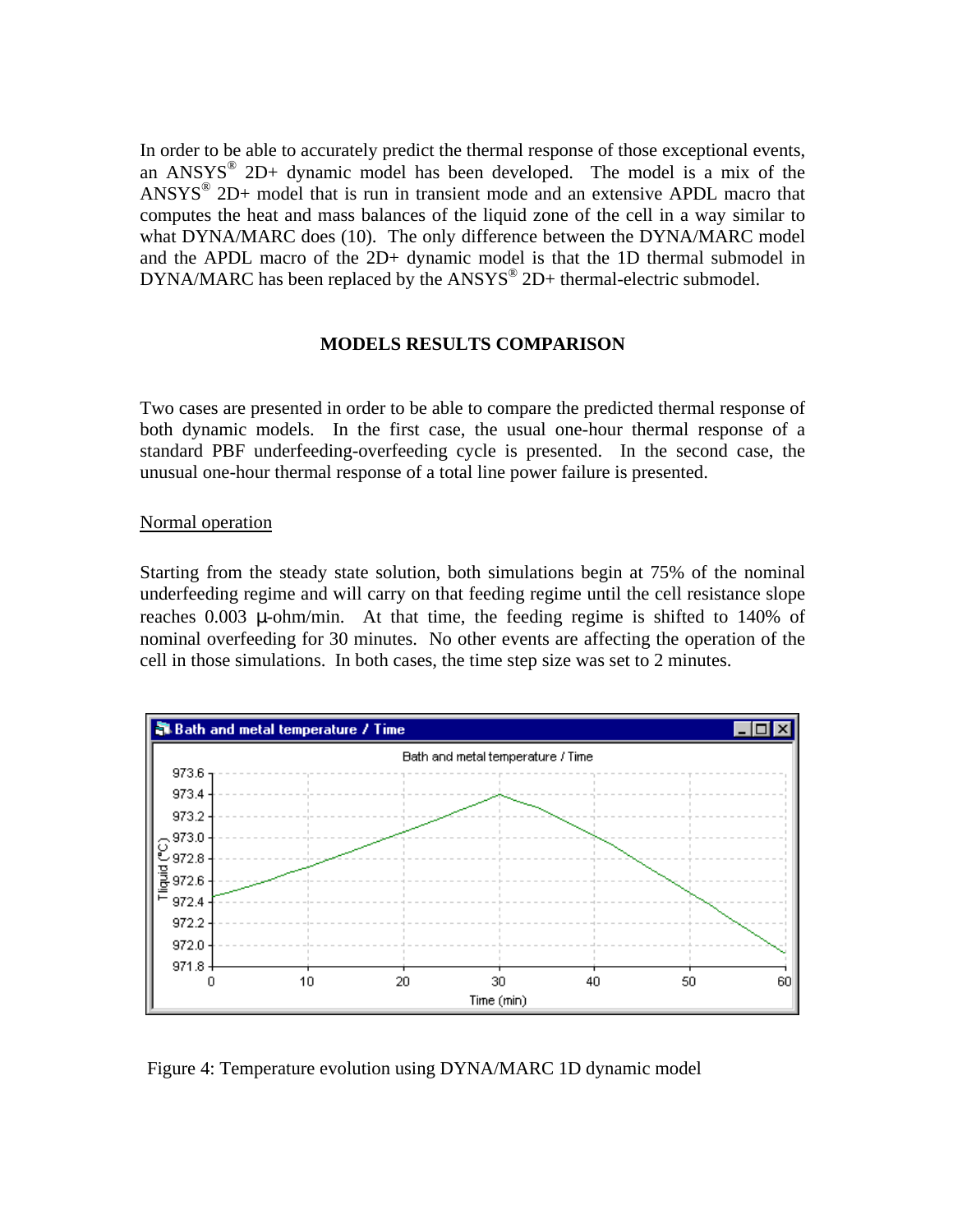

Figure 5: Temperature evolution using  $ANSYS^{\circledR}$  2D+ dynamic model

Apart from the shift to the overfeeding that occurs after 28 minutes in the 2D+ run instead of 30 minutes for the 1D run, the trend of the temperature evolution is the same. Yet, the amplitude of the fluctuation is reduced significantly in the 2D+ run. Following are the cell superheat evolution results. Note that in both simulations, the eutectic superheat was selected to evaluate the heat transfer at the ledge interface.



Figure 6: Eutectic superheat evolution using DYNA/MARC 1D dynamic model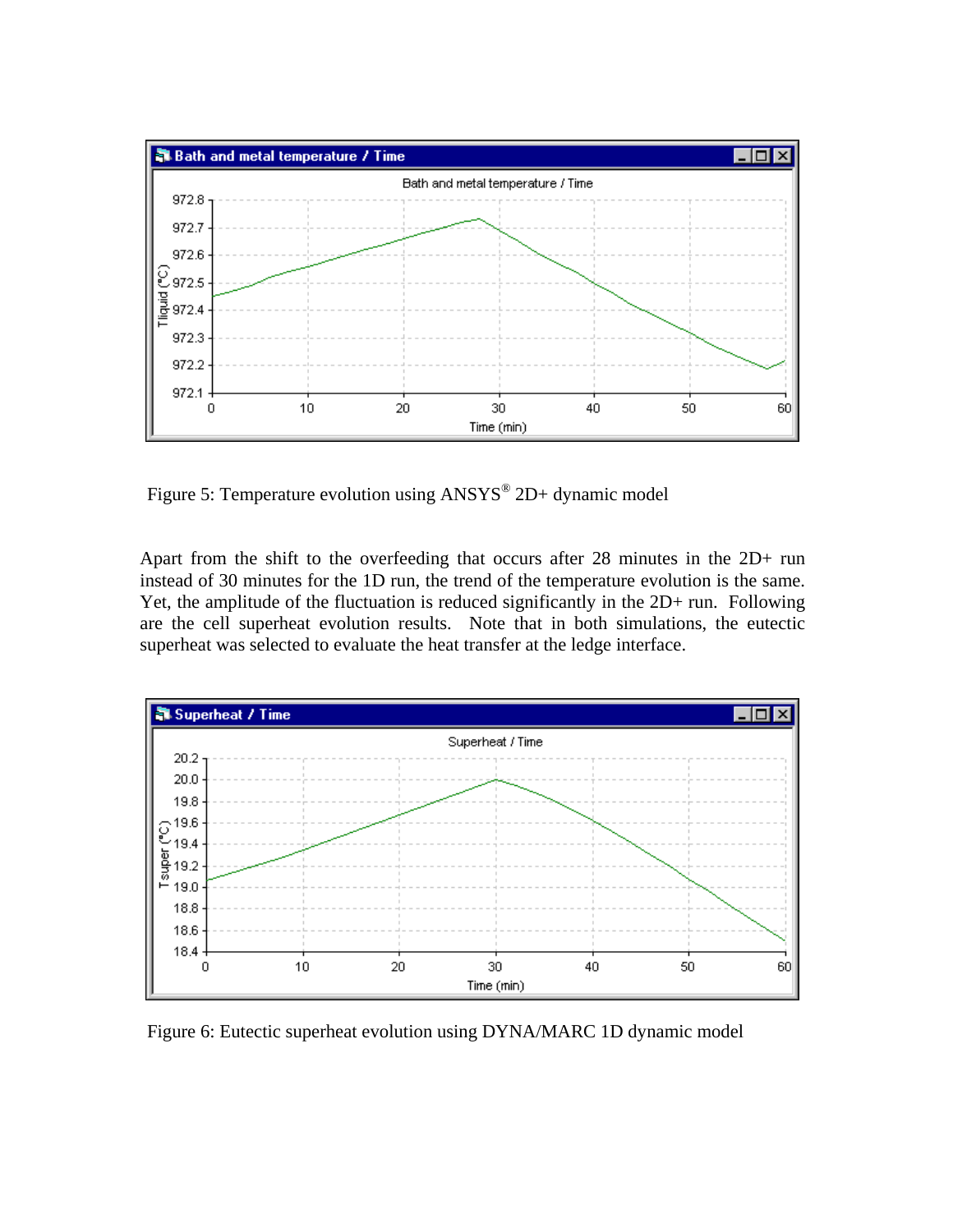

Figure 7: Eutectic superheat evolution using  $ANSYS^{\circledast}$  2D+ dynamic model

The superheat evolution follows very closely the temperature evolution, so the superheat increases more in the 1D model. The next results presented are those of the energy required to melt (+) or make (-) ledge which is directly proportional to the ledge melting rate. Following the assumptions of the 1D model, the melting rate is primarily function of the superheat. For the 2D+ model, at the end of each time step, the ledge motion macro is used to maintain the ledge surface at the current eutectic temperature. The melting rate is obtained by computing the ledge thickness change between two time steps.



Figure 8: Energy to melt ledge (+) evolution using DYNA/MARC 1D dynamic model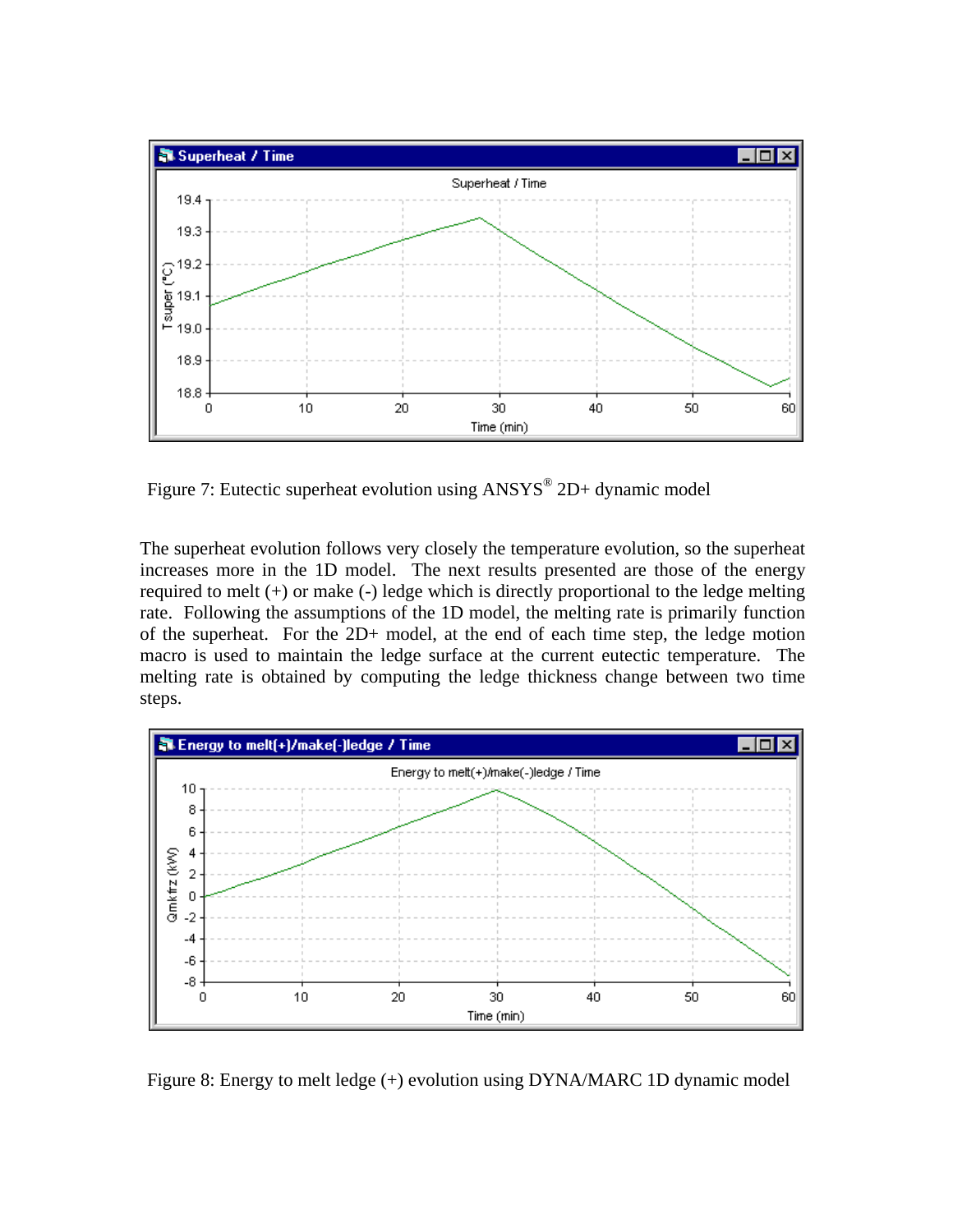

Figure 9: Energy to melt ledge (+) evolution using  $ANSYS^{\circledast}$  2D+ dynamic model

Finally, the last results presented are the average ledge thickness evolution at the bath level. Obviously, for the 1D model, the average thickness is the only value computed. For the 2D+ model, the average thickness is computed from the ledge profile evolution. For the 1D model, the ledge thickness stops to melt when the cell superheat reaches back to its initial steady state value. For the 2D+ model, the ledge thickness evolution follows more directly the superheat evolution.



Figure 10: Bath ledge thickness evolution using DYNA/MARC 1D dynamic model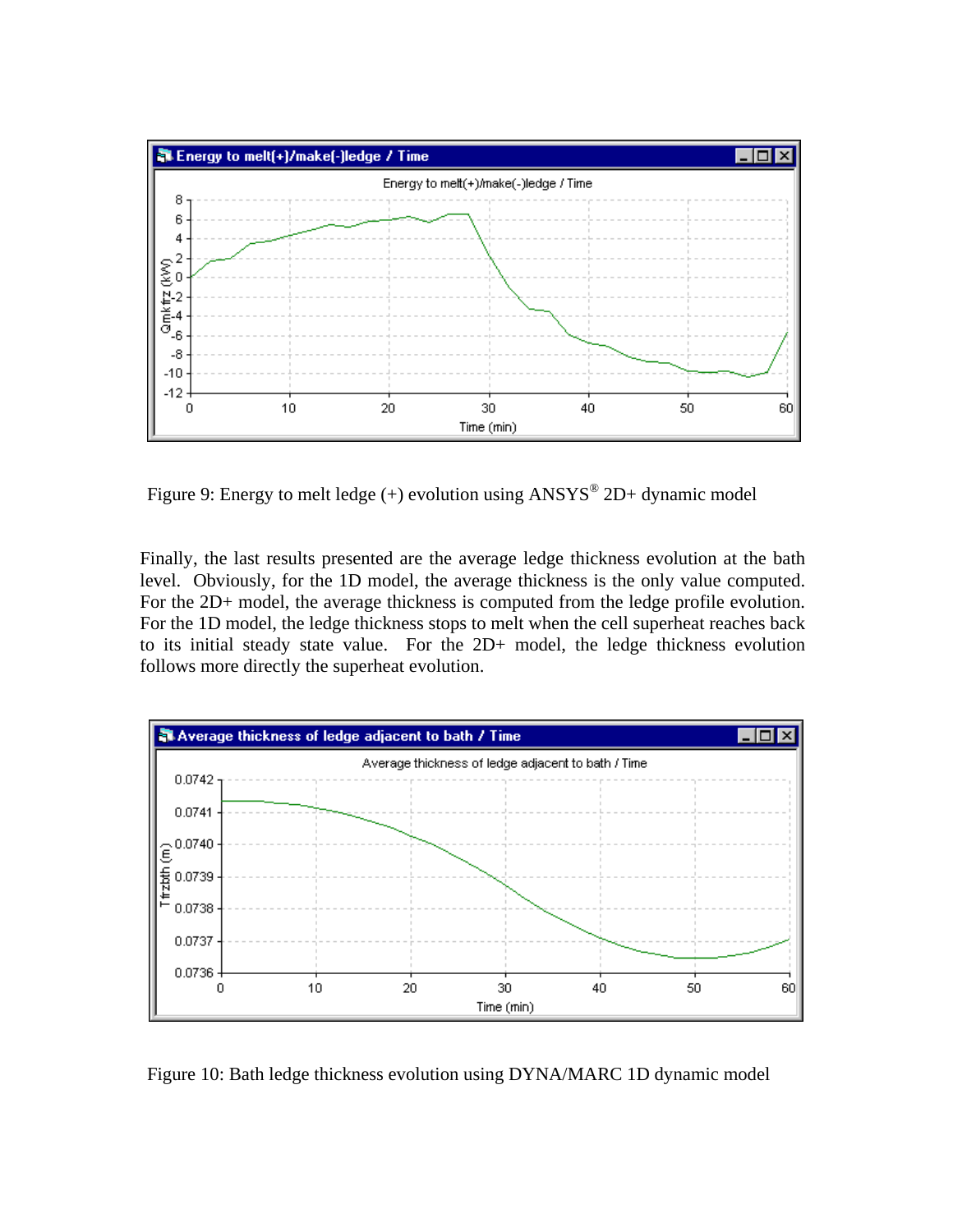

Figure 11: Bath ledge thickness evolution using  $ANSYS^@$  2D+ dynamic model

Considering that the solution of the DYNA/MARC 1D dynamic model was obtained in a fraction of second while the ANSYS® 2D+ dynamic model took 2629.7 seconds CPU or 1 hour and 26 minutes of elapsed time to compute the solution, the 1D model results can be considered as quite acceptable.

The above example demonstrates that neglecting the thermal mass effect of the cell lining generates an offset of less than one degree on the temperature response. Obviously, this kind of difference cannot be measured experimentally.

#### Power loss

Yet there is rare and extreme events where the thermal mass of the cell lining will have a measurable impact on the temperature evolution. One such event is a total power loss on the line.

In this second case, starting from the same steady state initial conditions, both dynamic simulation are carried out at 1 kA of line current instead of the usual 300 kA. The nominal feeding rate is adjusted accordingly, so the alumina feeding is almost stopped.

In the following two figures, the temperature evolution of both simulation are presented. In the 1D model, the temperature drops very rapidly. But in the 2D+ model, the temperature drops much more slowly as the thermal mass that needs to be cool down is much bigger.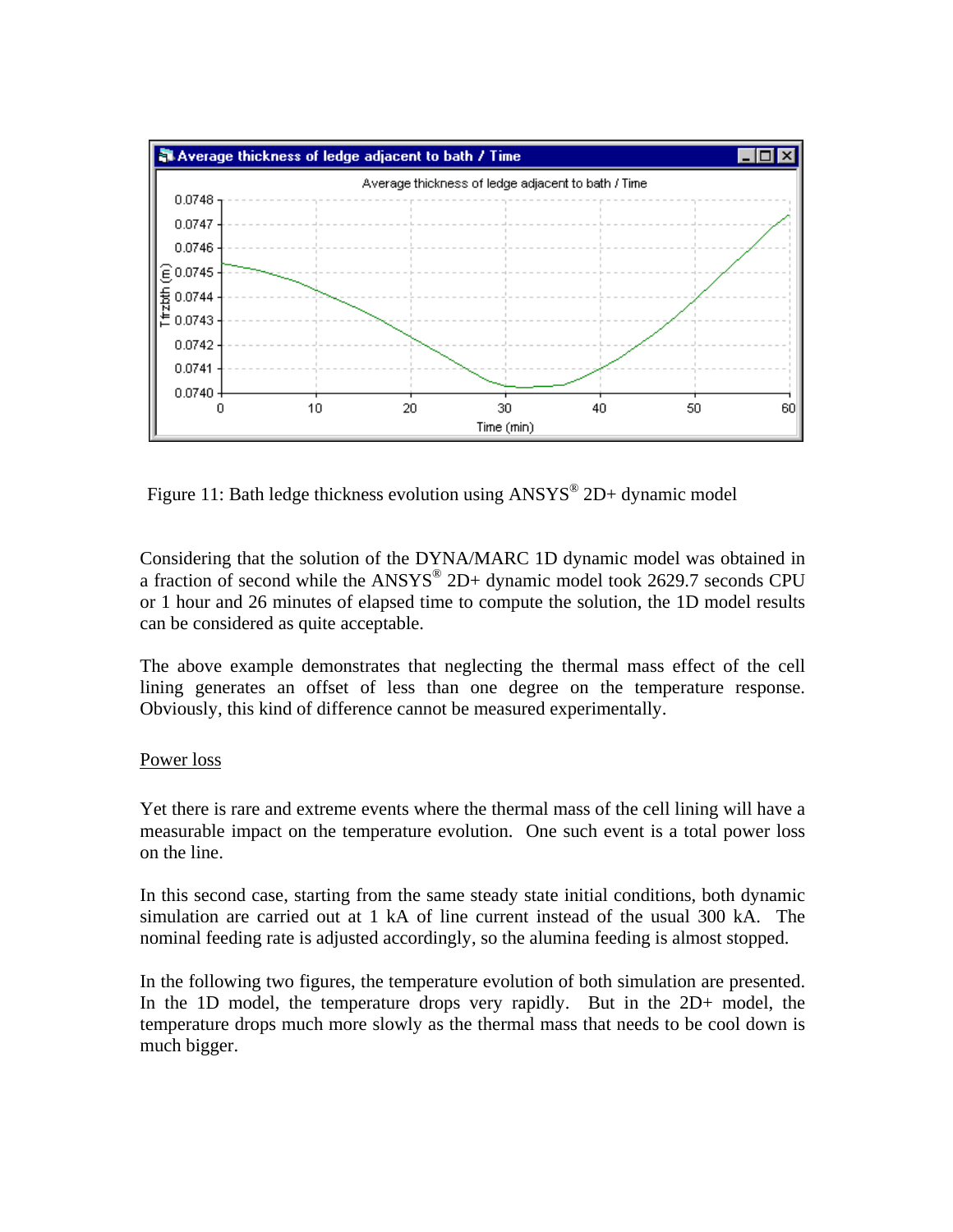

Figure 12: Temperature evolution using DYNA/MARC 1D dynamic model



Figure 13: Temperature evolution using ANSYS<sup>®</sup> 2D+ dynamic model

The energy to make (-) ledge, which is proportional to the ledge thickness evolution rate, is presented next. In the 1D model, this rate is calculated using the Stefan law. So it is set proportionally to the amount of heat getting in (proportional to the superheat) minus the amount of heat going out (inversely proportional to the ledge thickness). In the 2D+ model, the Stefan problem is automatically taking care of by the ledge thickness adjustment in order to keep the ledge surface at the eutectic temperature.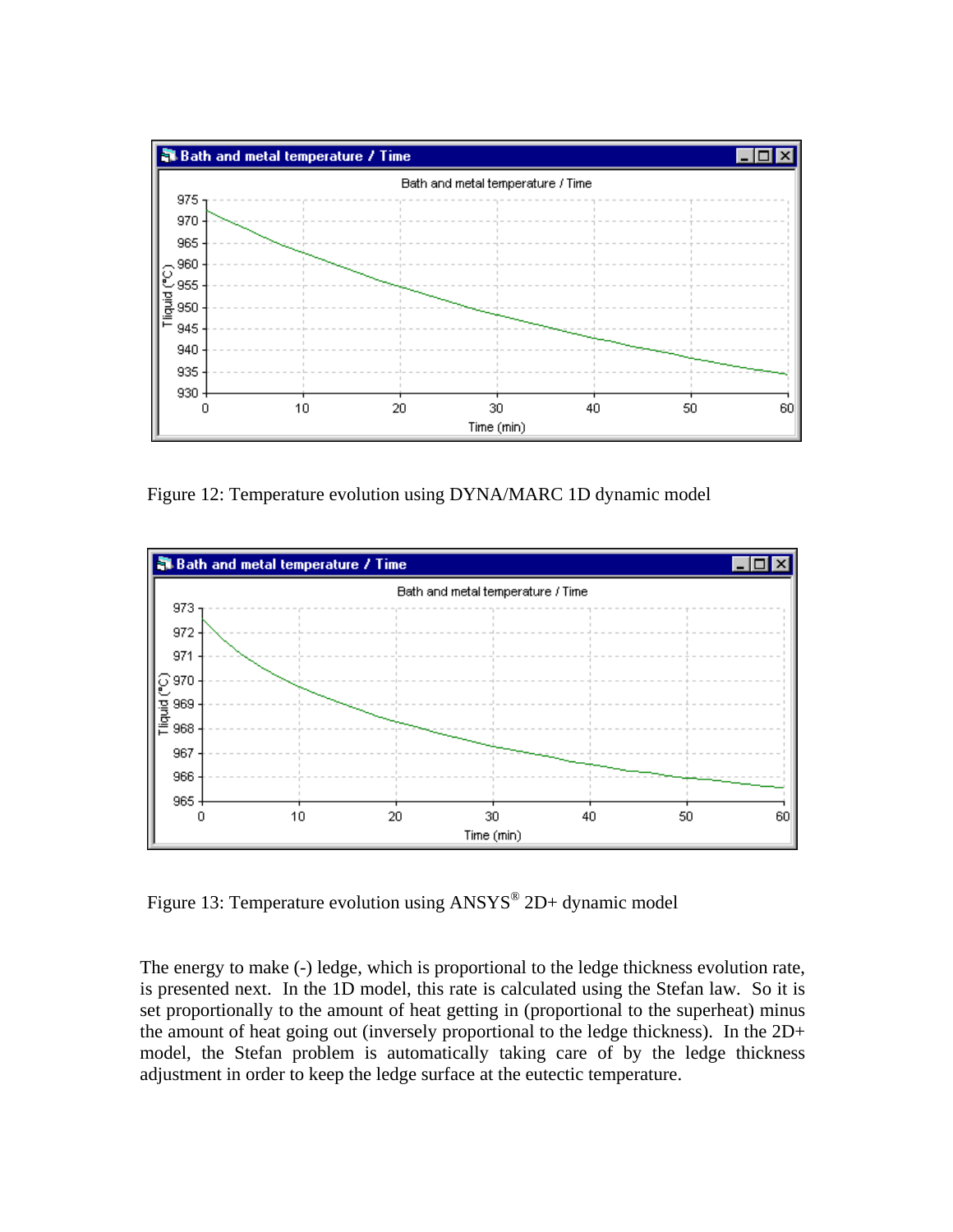

Figure 14: Energy to make ledge (-) evolution using DYNA/MARC 1D dynamic model



Figure 15: Energy to make ledge (-) evolution using  $ANSYS^@$  2D+ dynamic model

The minimum observed in the energy to make ledge (-) in the 2D+ simulation (the maximum ledge growing rate) corresponds to the inflection in the ledge thickness evolution rate presented in the figure 17. This corresponds in the 2D+ simulation to the time where the liquid zone starts to receive heat from the lining instead of giving heat to it. Of course, this effect is not present in the 1D model.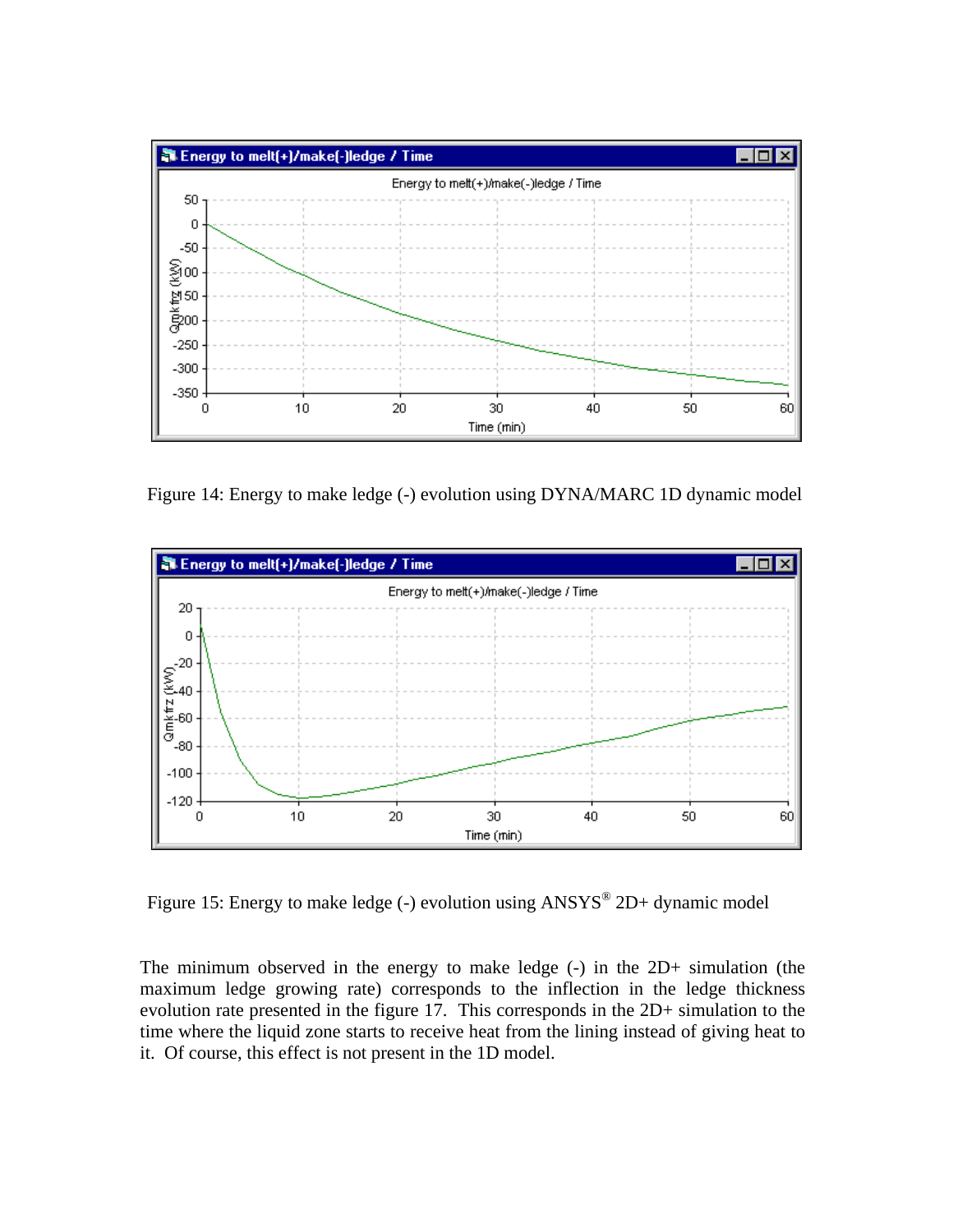

Figure 16: Bath ledge thickness evolution using DYNA/MARC 1D dynamic model



Figure 17: Bath ledge thickness evolution using  $ANSYS^@$  2D+ dynamic model

Despite its obvious weakness to predict the correct temperature evolution for that extreme event, the 1D model manages to predict the ledge thickness evolution relatively well considering the fact that the solution was obtained in a fraction of second instead of the 2711.7 seconds CPU or 1 hour 30 minutes of elapsed time required by the 2D+ model.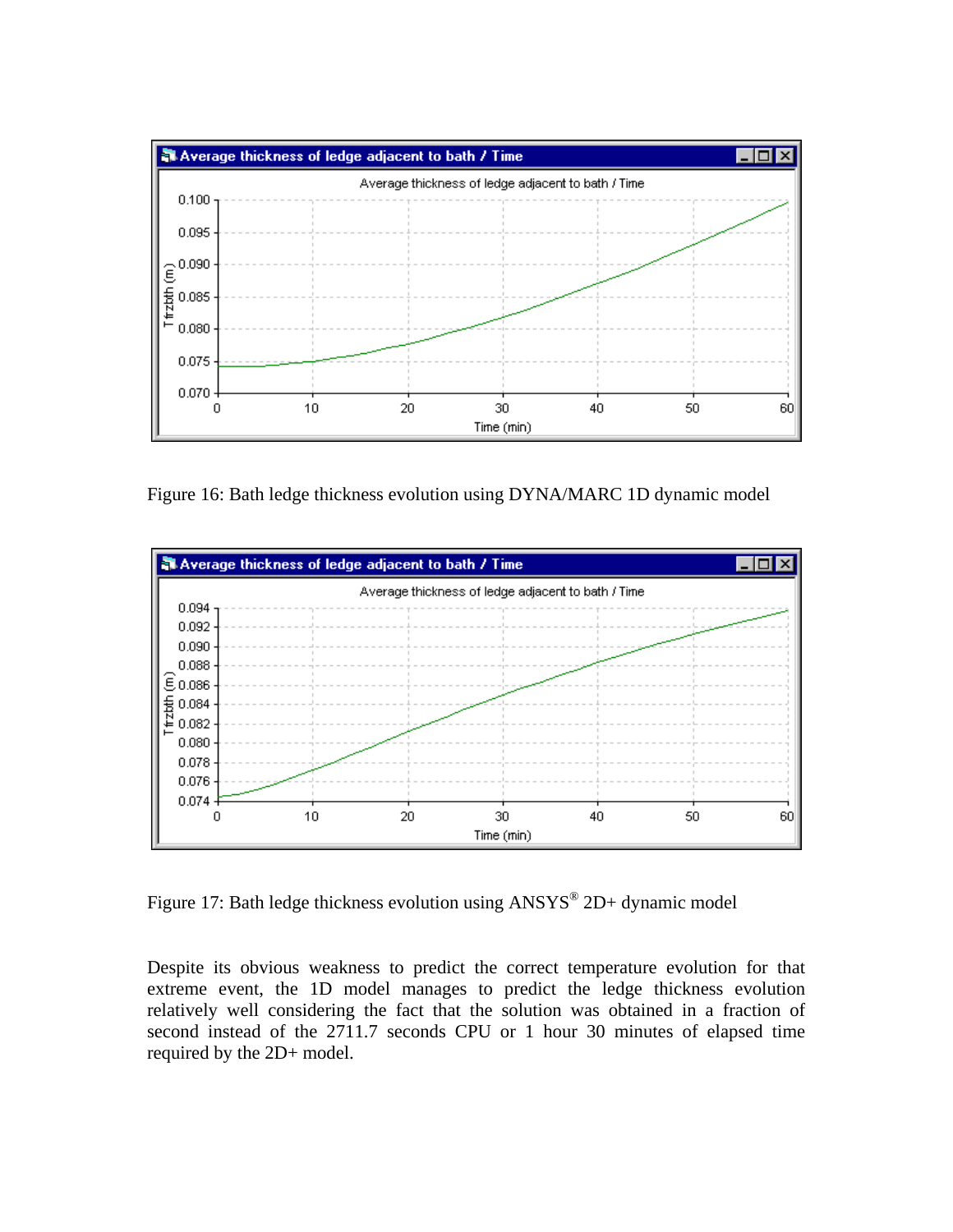## **CONCLUSIONS**

An  $ANSYS^{\circledast}$  2D+ dynamic model has been successfully developed and tested. For the 2D+ mesh and the time step selected, the 2D+ model required an hour and a half of elapsed time to simulate an hour of cell operation.

The comparison between the very simple and very efficient 1D model implemented in DYNA/MARC demonstrates that in normal operation, the thermal mass effect of the cell lining is very small.

In retrospect, the success of the simple 1D model to reproduce the thermal evolution of the cell temperature in the Aratu cell (7) can be attributed to the fact that the three main effects that drive the cell temperature evolution in that case are:

- the internal heat surge during an anode effect event;
- the heat requirement to heat up alumina after a crust break event;
- the liquidus temperature evolution due to the decreasing alumina concentration between crust break events;

and all those effects are well simulated in the DYNA/MARC 1D dynamic model.

The  $ANSYS^{\circledast}$  2D+ dynamic model demonstrated its value to simulate rare extreme events like a long total power loss event where the thermal mass effect of the cell lining cannot be neglected.

#### **REFERENCES**

- (1) ANTILLE, J.P. and Al., 1995. Effects of Current Increase of Aluminium Reduction Cells, Light Metals, p. 315-321.
- (2) TABSH, I. and DUPUIS, M., 1995. Modelling of Aluminum Reduction Cells using Finite Element Analysis Techniques, Light Metals, p. 295-299.
- (3) DUPUIS, M., 1998. Computation of Aluminum Reduction Cell Energy Balance using ANSYS® Finite Element Models, Light Metals, p. 409-417.
- (4) BRUGGEMAN, J.N. and DANKA, D.J., 1990. Two-dimensional Thermal Modelling of the Hall-Héroult Cell, Light Metals, p. 203-209.